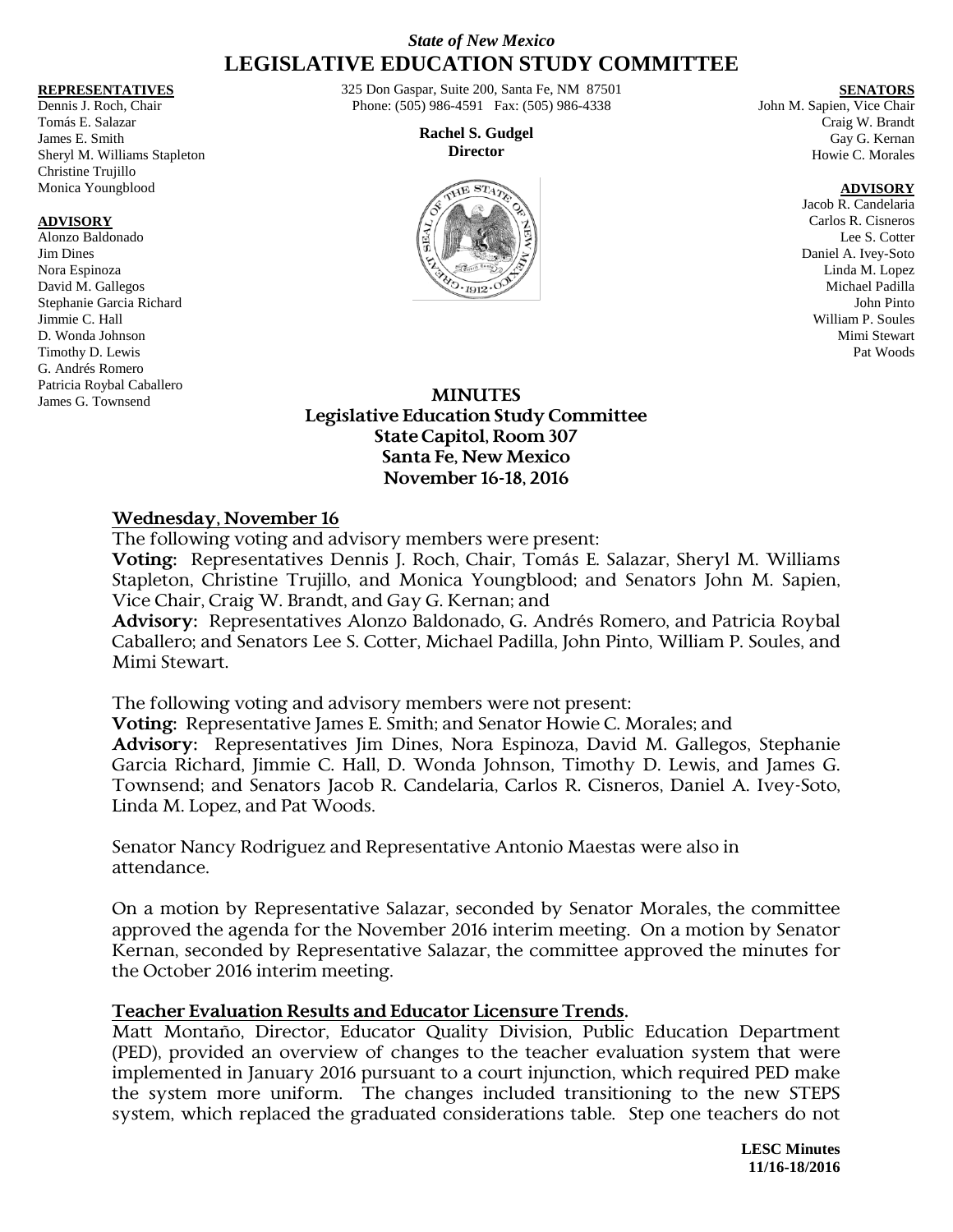have student achievement data, thus the observation and multiple measures portions of the evaluation are given more weight. Step two teachers have one or two years of student achievement data that can be tied to their teacher evaluations and 25 percent of the overall summative score is based on student achievement. Step three teachers have three years of student achievement data that can be tied to their teacher evaluations and this is worth 50 percent of their teacher evaluation.

Next, Mr. Montaño reviewed licensure trends. In the 2015-2016 school year, there were 13,672 total licenses issued, 2,697 of which were new licenses. He noted the increase in total number of licenses issued during the 2014-2015 school year increased dramatically because those licenses were the first wave of renewals from the three-tiered licensure system. Licenses will increase each year until FY17 and should start to level out after that.

The Chair commented that for many years teachers licensed to teach seventh through 12th grade could teach sixth grade course-specific content as long as those courses were in a middle school or junior high setting and not in an elementary setting. The Chair noted this appears to have been changed in the student teacher accountability reporting system (STARS) manual so that it is no longer allowed. Mr. Montaño said this change took place a while ago, and school districts were being required to put instructional plans together for those specific teachers to teach the sixth grade. PED is working on a process to allow for these teachers to continue teaching sixth grade students.

Mr. Montaño stated some teachers exit the teaching profession each year. After the 2014-2015 school year, 2,596 teachers exited the teaching profession and were no longer included in the STARS system, including: 57 exemplary teachers; 492 left highly effective teachers; 1,166 effective teachers; 713 minimally effective teachers; and 168 ineffective teachers.

Mr. Montaño stated during the 2015-2016 school year, teachers who were considered to be habitually absent, on average, missed 15 days of school in the state. The cost of substitute teachers over the last four years totaled approximately \$3 million. He noted that teachers missing less school will lead to students receiving more certified teacher instruction by hundreds of hours.

Dr. George Bickert, Superintendent, Ruidoso Municipal Schools, said the NMTEACH rubric and trainings have improved over the past year and classroom observations improved the quality of school district's administrators. Students and parents are providing positive feedback in instructional surveys, and school administrators are incorporating the feedback to improve their overall systems. He also noted PED staff corrected data errors last year for his school district on the teacher evaluations in a timely manner, and he was appreciative of PED's efforts.

Dr. Bickert suggested PED could improve the teacher evaluation system by improving communication with school districts and transparency. He noted it would be beneficial if PED would better communicate changes to the evaluation system and look to school districts for advice when they consider changes. He highlighted specific teacher concerns, including how PED determined what student achievement scores will be tied to individual teachers, how scores are calculated, and what are the expected scores of students who are taking end-of-course exams (EoCs). Additionally, Dr. Bickert said he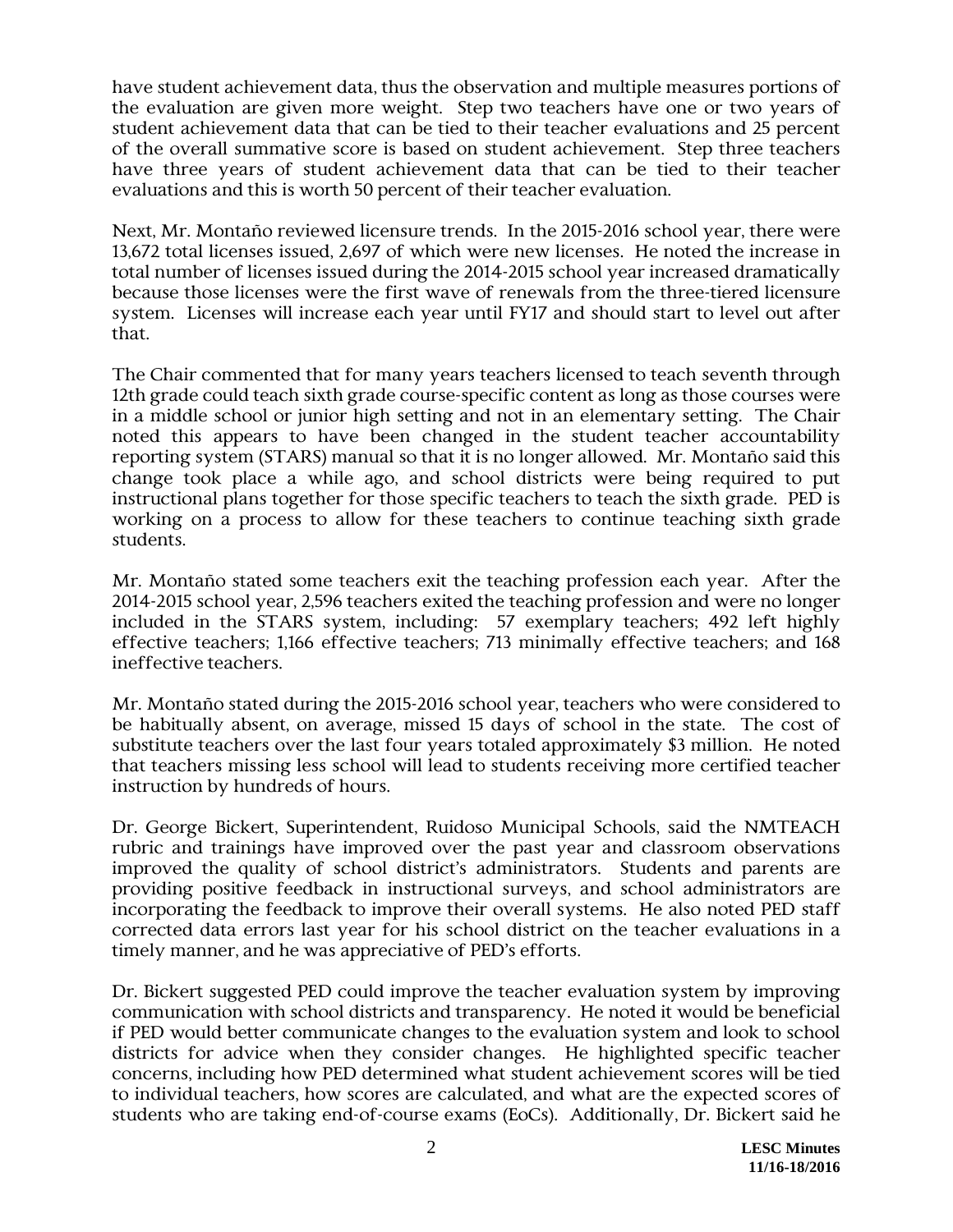asked PED to address whether they have created expected scores on EoCs and whether they would share those scores, though he noted he has not received a response from PED.

Lisa Durkin, Teacher, Valencia High School, Los Lunas Schools, spoke about how EoCs are driving curriculum. She noted PED does not have an EoC for her school district's freshman science course; therefore, the curriculum had to be changed this year to meet the material on the EoCs provided by PED.

Ms. Durkin noted the overall rating on her teacher evaluation summative scores changed from effective to exemplary over the past three years. She noted she has not changed her teaching methods or style. The only thing that has changed is the amount of documentation she submitted to show evidence for the different components of the rubric system.

Senator Padilla wanted to know if there is adequate staffing for special education teachers. In response, Mr. Montaño said he would have to obtain that data; he also noted the National Center for Education Statistics released a student teacher ratio for New Mexico of 15.1:1, but PED did not agree with this ratio. Senator Padilla requested the updated student teacher ratio number, and asked for retention rates of special education ancillary staff.

Representative Romero asked about the implementation of a new system this school year and if PED staff could address any changes with the new system. Mr. Montaño said the Frontline Oasys software system, which purchased Teachscape, replaced Teachscape; however, the platform educators are used to using will remain the same in the 2016-2017 school year. Trainings for the new system were provided to administrators throughout the year at different sites. Representative Romero noted it is important that teachers receive notice of these changes that are taking place.

Senator Soules asked PED to provide the institution that trained newly licensed teachers and identify what type of license the teacher received.

Senator Stewart said there are fewer candidates going into teacher preparation programs over the past couple of years and noted the state should find ways to address this. She also voiced concern about the large number of effective teachers that are exiting the profession. She noted some superintendents are concerned because many teachers cross the border near their school districts and receive better salaries in other states, making it hard for local superintendents to compete with neighboring states salary structures.

Representative Salazar asked about teacher vacancies in New Mexico, and Mr. Montaño replied around 400 vacancies existed around the state. Representative Salazar said an October report from the New Mexico School Superintendents' Association showed 595 vacant positions broken down into subgroups; 20 percent of those vacancies were for special education ancillary services.

# **No Time to Lose: How to Build a World Class Education System State by State**.

Madeleine Webster, Policy Associate, National Conference of State Legislatures (NCSL), stated NCSL's report, *No Time to Lose*, is a culmination of two years of study of the top performing countries and the lessons the United States might take from these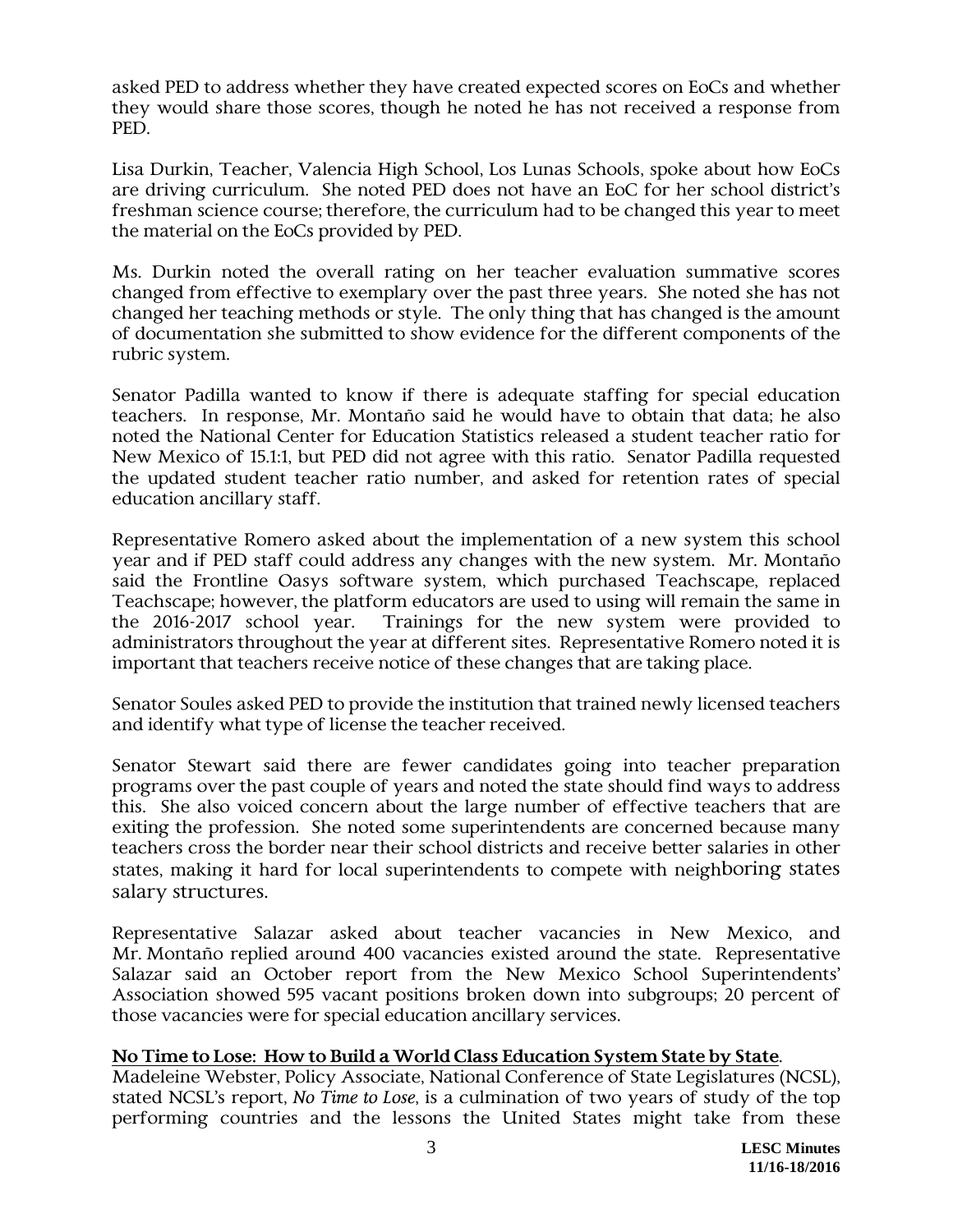countries. Top performing countries have certain policies in common, and there are steps states can take to begin implementing these policies.

Ms. Webster said, in 2012 the United States was in the middle of countries on the PISA test, raking 24th in reading, 38th in math, and 28th in science. The U.S. was outranked not only by most of the advanced countries around the world but also by a growing number of developing countries as well, especially among education of disadvantaged students.

Ms. Webster presented the common elements of successful countries:

- Governments may provide supports for early childhood education, and once they are in school children who are struggling get the most support. The best teachers in these countries work in the most challenging schools.
- World-class teachers are selectively recruited. In top performing countries teacher candidates are selected from the top quartile of secondary school graduates. Teacher preparation programs are extremely competitive, take longer to complete, and are more rigorous. These countries understand that more rigorous teacher preparation will not work without increasing teacher pay.
- In high performing countries teachers teach for about 30 percent of their time and spend the remainder perfecting lesson plans and working in teams to help struggling students. Observation of practice, evaluation of effectiveness, and professional development are all done as a team.
- Top performing countries view career and technical education (CTE) as a route to education skills and high paying jobs. CTE programs have declined in the U.S. in recent decades; top performers like Switzerland and Singapore have developed strong CTE systems tied to industry needs.
- Top performers have adopted comprehensive system-wide reforms; they think of education policy not as a collection of silver bullets but rather as an ecosystem where success in one area is dependent on success in each other area in turn.

The study group agreed that states are well-positioned to create this kind of long-term comprehensive reform plan, especially with implementation of the federal Every Student Succeeds Act (ESSA). Ms. Webster recommended that states create a shared statewide vision, benchmark current policies and compare them to policies in top performing countries, and identify specific strategies for implementation of necessary shifts in policy, and recommended tackling the issues one at a time.

Ms. Webster asked the Honorable Senator David Sokola of Delaware, and Representative Wendy Horman of Idaho, to discuss the single most important finding that came from their work on the report. Representative Horman said she found Finland was very adamant about their admission to teacher preparation programs. One in 10 applicants is admitted after showing academic mastery and the ability to work with children. Finland also does not have standardized tests every year as a benchmark since the country has exit exams that determine student's advancement opportunities.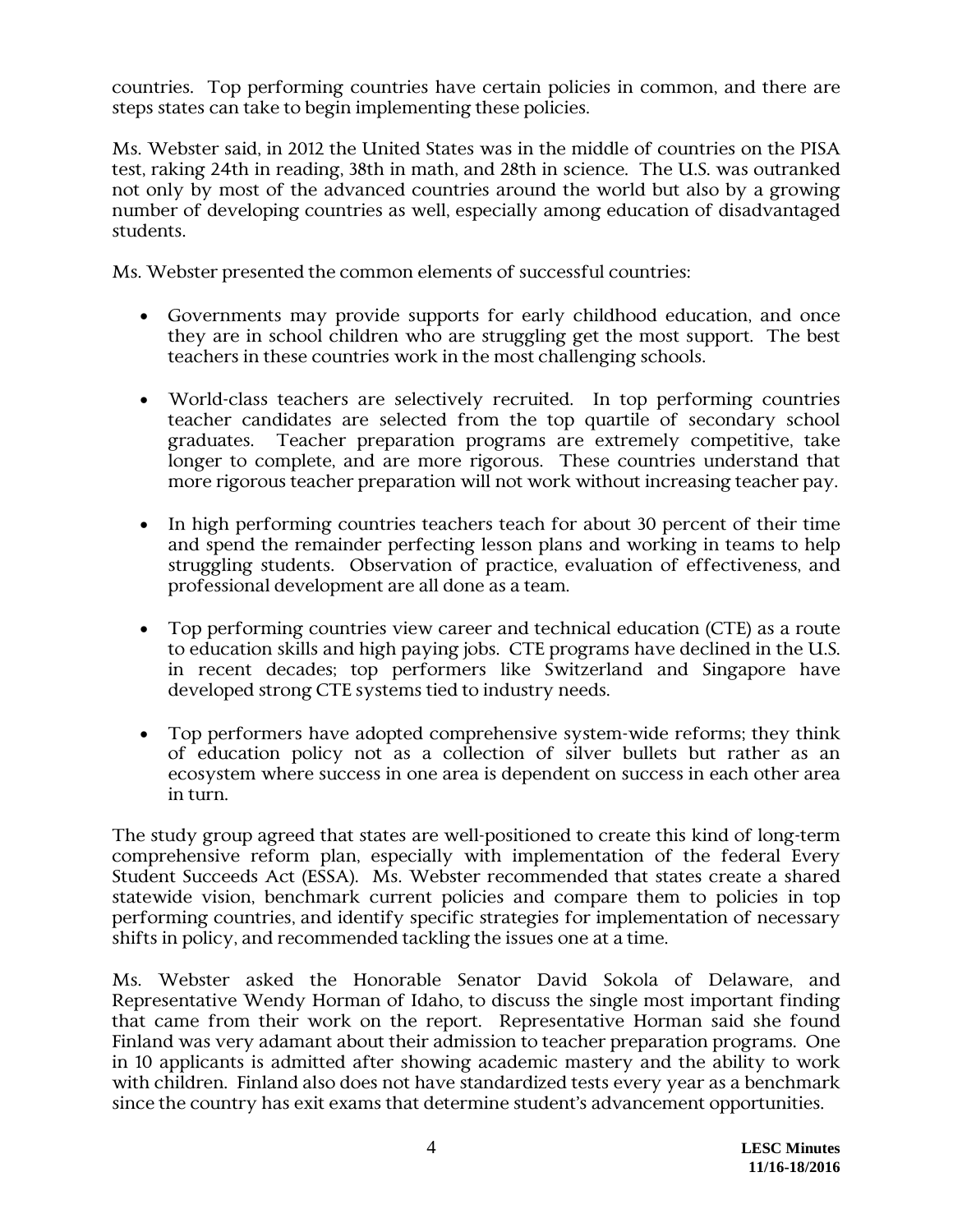Senator Sokola said the lesson plan process was considered to be important in China. A first-year teacher who went through a more rigorous teacher preparation program would never be expected to start lesson plans from scratch. They consider lesson plans to be "polished stones." Teachers are given lesson plans developed by the best master teachers. Some new teachers have great ideas and deviate from the plans they are given, but China makes sure teachers are building on a strong foundation, even in the first year.

Senator Soules asked how states can go about recruiting teachers from the top quartile when those students are being recruited into higher paying fields. Ms. Webster said states should inspire the belief that teaching is a valued profession. To make teaching a prestigious, well-paying, well-respected career, states have to start celebrating what they have right now.

Representative Youngblood asked how demographic differences and the socioeconomic status of students affected student performance in top performing countries. Representative Horman noted the achievement gap for low-income students when compared to high-income students in Finland was fairly low  $-$  around 8 percent. Senator Sokola said Poland was interesting because their top performers did not perform very high at the beginning; everybody grew about the same in Poland but everybody had a long way to go. They believed all kids could learn and their results showed that can happen.

Representative Youngblood asked if other countries had standardization so that the educational system was in alignment for students moving to other areas of the country. The presenters noted centralized core standards within a number of top performing countries.

Senator Kernan noted teacher preparation and teacher candidate recruitment needs to be address. The Chair said it seems counterintuitive to raise the bar for teachers when you have a shortage of them. Ms. Webster noted this should be a long-term goal. Senator Sokola said teachers in most other countries do not teach outside of their field. The Chair asked how other countries measure highly effective teachers and how that compares to what states are doing. Representative Horman said the study group will answer that question in-depth in the future, but said Singapore teachers are annually evaluated on 16 competencies ranging from academic performance to character. In Finland, evaluation is peer-oriented, with peers doing a lot of the evaluation of their colleagues.

The Chair asked for details on CTE programs in other countries. Representative Horman replied the Singapore education system has significant connections with industry that result in partnerships that students can take advantage of as part of their coursework. Senator Sokola said CTE around the world is becoming more complex for life-long learners because technical jobs are constantly changing.

The Chair noted statutes can be complex and interrelated. He asked the presenters about how states identify a starting point? Representative Horman said Idaho started by developing a career ladder system where teachers are able to progress if they pass their evaluation and receive more compensation when they progress to new roles. Senator Sokola said Delaware is working on creating higher bars to get into the teacher development programs in the state.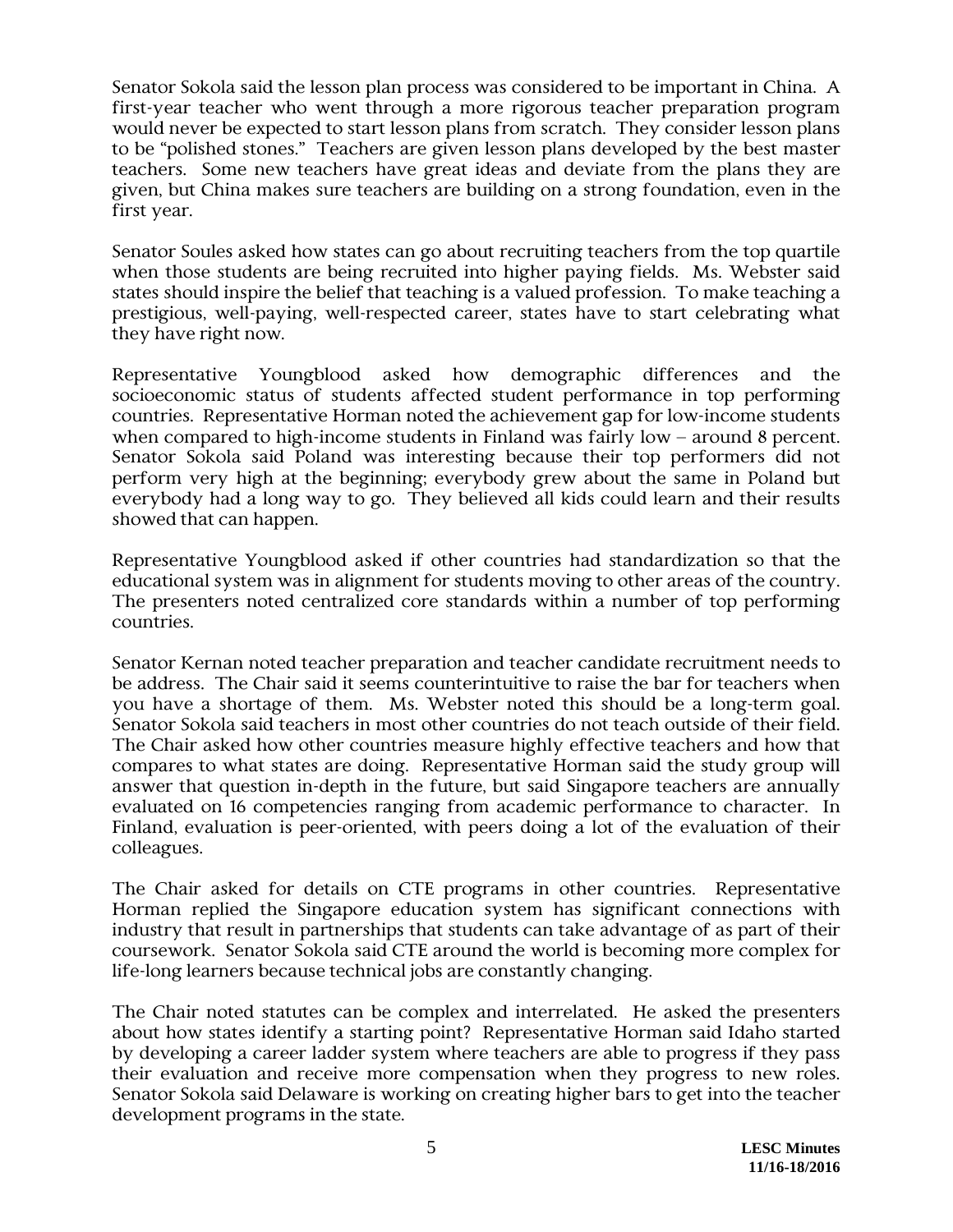With no further business, the Chair recessed the LESC meeting at 5:29 p.m.

## **Thursday, November 17**

The following voting and advisory members were present:

**Voting:** Representatives Dennis J. Roch, Chair, Tomás E. Salazar, Sheryl M. Williams Stapleton, Christine Trujillo, and Monica Youngblood; and Senators Craig W. Brandt, Gay G. Kernan, and Howie C. Morales; and

**Advisory:** Representatives Alonzo Baldonado, G. Andrés Romero, and Patricia Roybal Caballero; and Senators Lee S. Cotter, Michael Padilla, John Pinto, William P. Soules, and Mimi Stewart.

The following voting and advisory members were not present:

**Voting:** Representative James E. Smith; and Senator John M. Sapien, Vice Chair; and **Advisory:** Representatives Jim Dines, Nora Espinoza, David M. Gallegos, Stephanie Garcia Richard, Jimmie C. Hall, D. Wonda Johnson, Timothy D. Lewis, and James G. Townsend; and Senators Jacob R. Candelaria, Carlos R. Cisneros, Daniel A. Ivey-Soto, Linda M. Lopez, and Pat Woods.

Senator Daniel A. Ivey-Soto was in attendance as a presenter.

### **Virtual Charter Schools Impact on Student Learning.**

Dr. Margaret "Mackie" Raymond, Director, Center for Research on Education Outcomes (CREDO) at Stanford University, spoke about CREDO's 2015 study of online charter schools reviewing the impact of virtual charter schools on student outcomes using standardized test scores. Dr. Raymond said there are almost 450 full-time virtual schools in 33 states; approximately two-thirds of the enrolled students are in kindergarten through eighth grade.

The study found students in online schools perform at a lower rate in math and English than traditional school students. Dr. Raymond said the performance results translate into online students progressed 72 fewer days than traditional students in reading, and made no comparative progress in math, based on a 180-day school year. New Mexico online student data at the time of the study did not show similar results, but was based on a single virtual charter school that was in its first year of operation.

Another issue of concern noted was the expectations that virtual schools had of parents; CREDO noted a certain intersection between home schooling and virtual instruction in cases where parents were expected to take an instruction role, as well as schools where parents were expected to act as social activity coordinators. While expectations in most cases were clearly communicated to parents, over-reliance on parents' contributions was associated with more negative student outcomes, in contrast with schools that took more of these responsibilities on themselves where the student outcomes were more positive.

Finally, Dr. Raymond touched on a survey of several state charter school laws: where there is a specialized oversight policy dedicated to cyber education, student outcome results are much better, particularly for math. She noted New Mexico's charter school law is rated highly. Additionally, with the caveat that it does not apply to the New Mexico data in the study, Dr. Raymond noted there is a negative association between higher proportions of fees paid to authorizers and a school's outcomes, though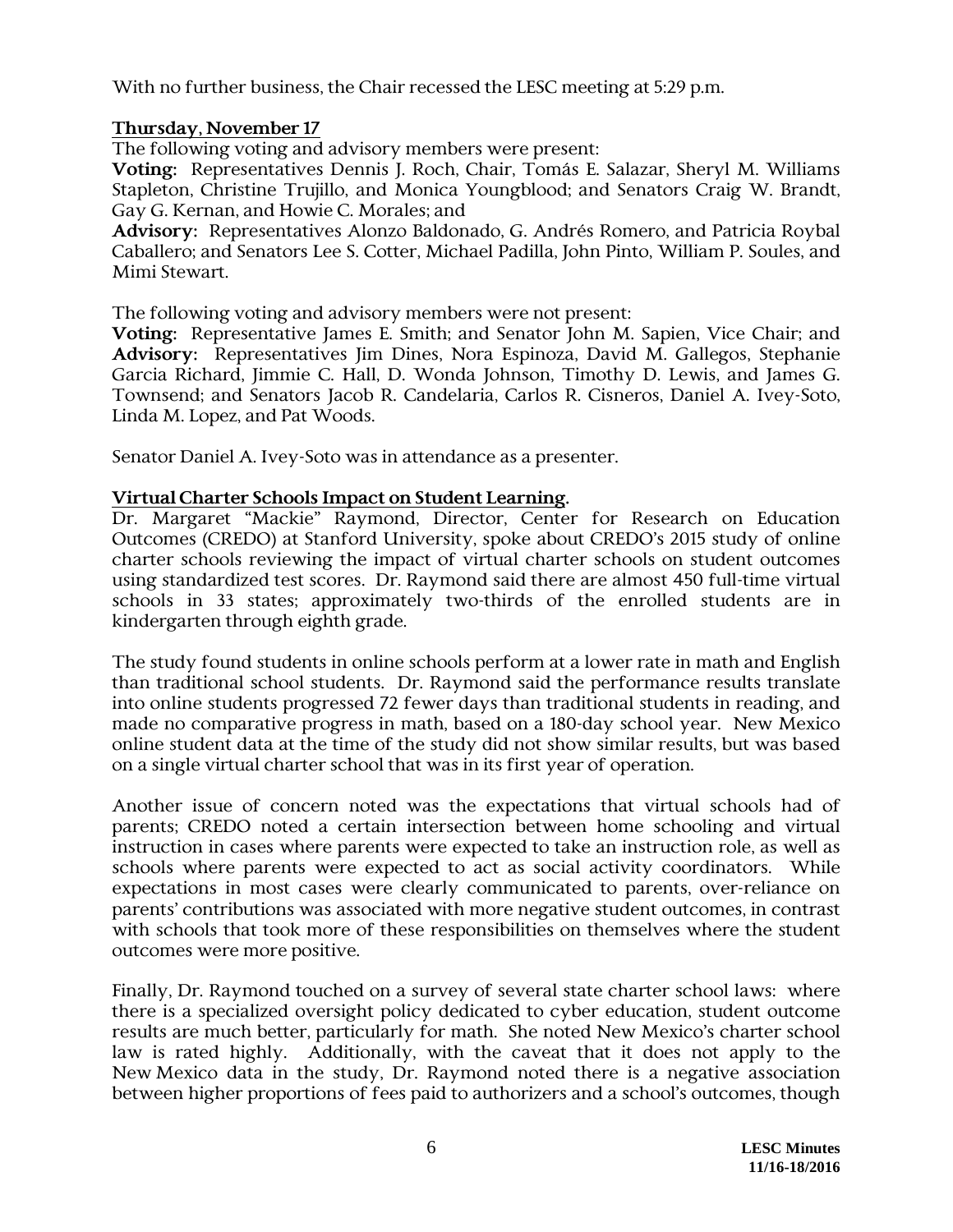these tended to be providers authorized by municipal and rural authorizers where schools were permitted to enroll students from across the state.

Dr. Raymond concluded with the following concerns: first, while the charter landscape appears discouraging, as a modality it has too much potential to help students not to be properly exploited; states should limit expansion and growth only to schools showing positive outcomes; parents are ill informed regarding the reality of virtual charter school outcomes; and the potential isolation of virtual students, particularly those logging low contact hours, is very troubling.

Dr. Lisa Grover, Senior Director, State Advocacy and Support, National Alliance for Public Charter Schools (NAPCS), focused on four policy options that New Mexico, and other states, should consider for virtual charter schools, having to do with authorizing practices, enrollment levels, funding, and governance.

Dr. Grover said virtual charter schools should only be authorized by statewide authorizers, and district-authorized virtual charter schools should be limited to serving students within the geographic boundaries of the school district the charter school is located within; school districts often lack the expertise and resources needed to properly oversee virtual schools with statewide enrollment. Dr. Grover recommended authorizing fees be capped at a certain percentage, noting New Mexico's authorized 2 percent state equalization guarantee withholding may be too high.

Dr. Grover noted virtual charter schools should be open to all students, with the caveat that when data begin to show interventions for virtual charter schools are ineffective at improving student outcomes states should consider establishing enrollment criteria. Dr. Grover advocated for crafting entirely separate virtual charter school laws, allowing states to better address their unique issues.

Dr. Grover noted that states should require full-time virtual charter school applicants to propose and justify a price per student, using detailed costs, as part of the application process; she also noted performance-based funding for virtual charter schools is worth considering, especially considering virtual charter school underperformance.

Finally, Dr. Grover recommended requiring negotiation of additional virtual-specific goals for online charter schools related to enrollment, attendance, engagement, achievement, truancy, attrition, finances and operation, to be included in the contract. Noting the silence of New Mexico law on virtual schools, she urged consideration of these policies for inclusion in a virtual charter school law.

Addressing concerns about class size, Dr. Raymond noted that it is a more difficult issue for virtual schools, since many of them rely heavily on asynchronous instruction. She suggested these concerns be addressed in the application process, perhaps by focusing on contact time, a better metric for virtual schools than class size.

Senator Kernan noted a simple data review may not be sufficient to fully gauge a school's suitability, and urged the presenters to visit these schools to see how they operate on a day-to-day basis. Regardless of current performance, these sorts of schools are not going away, and we should make them as good and viable as possible.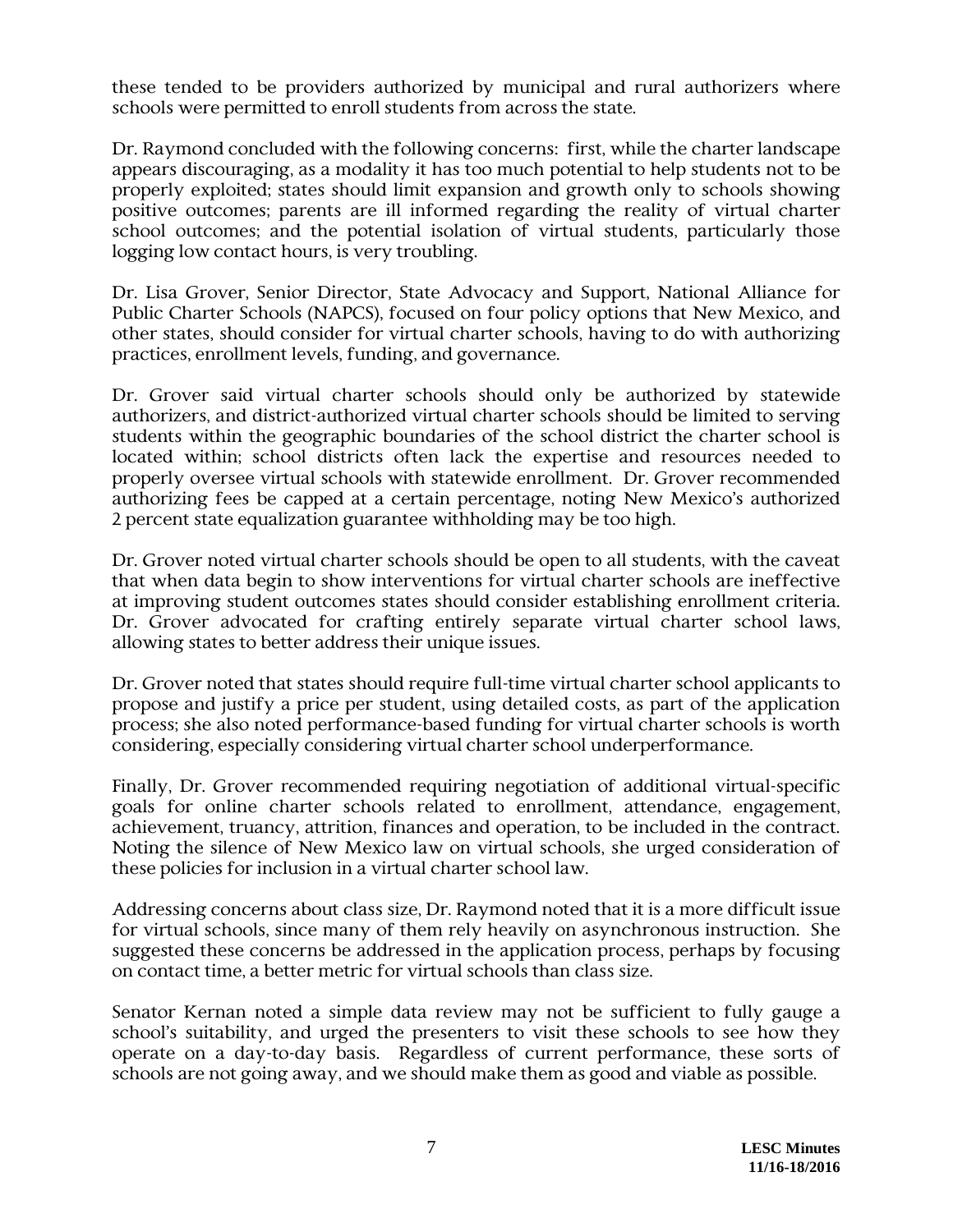When discussing the problems of connectivity in New Mexico in response to a question from Representative Baldonado, particularly in smaller and rural communities, Dr. Raymond noted many online schools use fast mobile cellular networks to transfer data and deliver instruction, which are ubiquitously available, even in New Mexico, suggesting technological barriers to participation is less problematic than it used to be.

In response to Senator Soules' question about student performance disaggregated by grade span, Dr. Raymond noted elementary-level performance is slightly worse than overall performance, middle school-level performance is slightly better, and high school-level performance is about the same. She went on to note that while New Mexico appeared to be doing better with its "neutral" result when comparing virtual schools to traditional schools, New Mexico does not compare well with other jurisdictions overall, so even this indication of virtual school parity with traditional schools is not dispositive, as it sets a low bar for comparing comparison between the two types of schools.

Responding to reports of problems in Colorado, Florida, and some other states, Dr. Raymond noted that while issues related to for-profit education management organizations are troubling, in general, New Mexico is actually in a good position to get ahead of the issue, since New Mexico virtual schools were reported to be generally performing on par with traditional schools. New Mexico has the opportunity to craft law to encourage better performance, perhaps putting the state in a better position than some other states with longer-standing, more established virtual charter school landscapes.

The Chair noted LESC has been considering outcome-based renewals or expansion and was interested in presenters' further thoughts on that issue. Dr. Grover said a good approach may be to set application standards high, then use that as a bar for determining renewals, expedited renewals, or closures, but that NACPS is not in favor automatic renewal.

### **Every Student Succeeds Act (ESSA): State Title I Plan Update**.

Matthew Pahl, Director of Policy, Public Education Department (PED), said PED has engaged with numerous stakeholder groups over the past five months including parents, teachers, tribal leaders, and community leaders. He explained PED has engaged with other states on their ESSA state plans and has been able to used these engagements to work with other states to problem solve in a collaborative manner.

Mr. Pahl said PED participated in three Title I director webinars that included the draft regulations for "supplement not supplant." Mr. Pahl noted these regulations are quite restrictive and there appears to be consensus among states that the current draft regulations are too restrictive.

Mr. Pahl reminded the committee of PED's ESSA portal and explained there is a link on the department's website that hosts information on PED's efforts, background information, and stakeholder engagement opportunities, as well as additional resources. He explained the department extended the online comment period until the end of the month.

Mr. Pahl stated New Mexico First is consolidating the information received at stakeholder engagement meetings around the state, which have been similar to the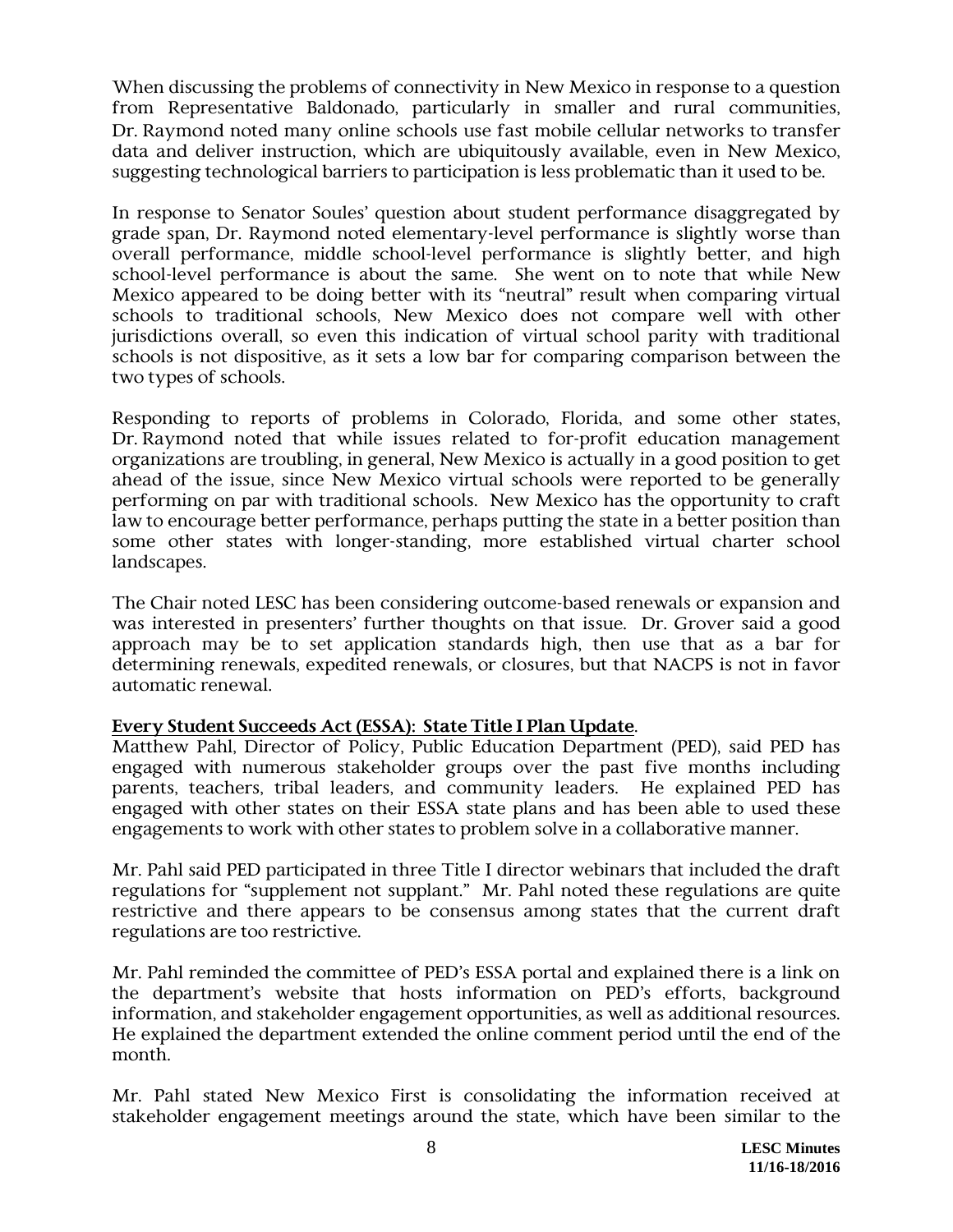work group meetings PED has conducted with legislators. Over 600 education stakeholders, including 40 local education agencies and tribal communities, have participated in over 50 stakeholder meetings stakeholder meetings with the department, 21 of which were with teachers and parents.

Mr. Pahl noted some of the recommendation received, stating they included the ways PED can measure the growth of students and teacher performance; attendance, which included some recommendations aligned with current practice; parent engagement, which is something that is currently missing from the evaluation systems; and connecting families and school staff to community partners and services. Mr. Pahl said he thought the LESC work group came up with great recommendations as well. He explained these work groups may not have the same recommendations, but they are having the same conversations which may lead PED to gain consensus and make changes to how the department grades schools.

Mr. Pahl stressed a major piece of ESSA stakeholder engagement is with students and families and noted Gloria Ruiz, Family Engagement Coordinator, PED, and Alicia Duran, Teacher Liaison, PED, have been engaging with teachers and parents. Ms. Ruiz and Ms. Duran shared their engagement work with the committee, and Mr. Pahl noted the feedback they have received will be included in the final report.

In response to the Chair's question about the report, Mr. Pahl noted it could be ready by mid to late December. The Chair asked whether the report will be a compilation of all stakeholder meetings and Mr. Pahl explained New Mexico First will report only on the meetings they were involved in, but PED has several other avenues of feedback that will be incorporated. Mr. Pahl also said PED wants to incorporate the work done by the New Mexico Learning Alliance along with the New Mexico Coalition of Educational Leaders and the New Mexico Coalition for Charter Schools. He noted Colorado received an extension of the deadline for submitting their ESSA plan from March to April and PED is considering requesting an extension to allow more time to consider all stakeholder input.

# **Potential Committee Sponsored Legislation.**

Rachel S. Gudgel, Director, and Kevin Force, Senior Research Analyst I, LESC, presented a number of bills for the committee's possible endorsement for the 2017 legislative session that are the result of the committee's interim work. The committee endorsed the following five bills:

- A bill to increase the statutory minimum salaries for levels one, two, and three teachers to \$34 thousand, \$42 thousand, and \$52 thousand, respectively;
- A bill to eliminate the requirement that high school students take at least one course that is an advanced placement, dual credit, online, or honors course to be eligible for a diploma of excellence, beginning with the incoming ninth grade class of the 2017-2018 school year.
- A bill to increase the statutory school bus replacement cycle from 12 years to 15 years.
- A bill similar to last year's Senate Bill 141 that made funding formula changes to the at-risk index, training and experience index, and size adjustment program units.
- A bill similar to last year's Senate Bill 165 to eliminate the double counting of students in both basic membership units and enrollment growth units.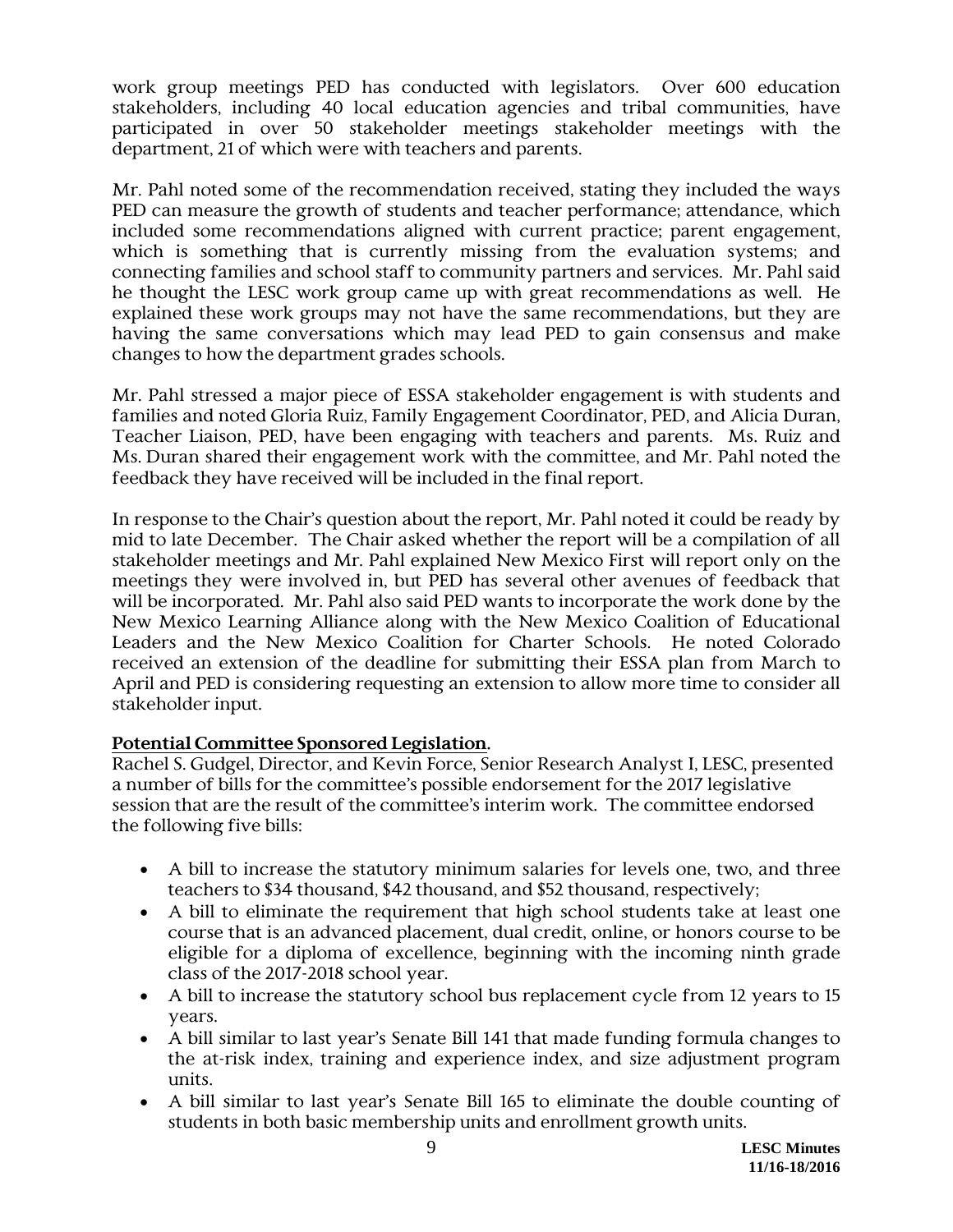The committee declined to endorse a Joint Resolution to replace the current cabinet level Public Education Department with an elected and appointed State Board of Education that oversees the department. A number of other bills were considered but the committee requested staff continue to work on them and bring them back to the committee in December.

## **New Mexico Learning Alliance Every Student Succeeds Act Stakeholder Engagement.**

Ian Esquibel, Executive Director, Learning Alliance New Mexico, in partnership with the New Mexico School Superintendents' Association (NMSSA), New Mexico Coalition for Charter Schools (NMCCS), and the University of New Mexico (UNM) Center for Education Policy Research (CEPR), built a tool kit for Every Student Succeeds Act (ESSA) stakeholder engagement. He explained ESSA offers an opportunity to engage stakeholders and that by identifying commonalities across the state, there can be a clear understanding of what New Mexicans want in their schools. Mr. Esquibel noted the group is working with New Mexico First to see if the groups can coordinate their data analysis.

Dr. Meriah Heredia-Griego, Director and Research Assistant Professor, UNM CEPR, explained the toolkit examines the different areas ESSA addresses. She said they will be seeking feedback on: challenging academic standards, high-quality student academic assessments and alternative demonstration of competency; and teacher and school accountability.

Greta Roskom, Co-Executive Director, NMCCS, added NMCCS conducted focus groups at their October conference, and Mr. Esquibel, Dr. Heredia-Griego, and the coalition conducted focus groups at the Business Roundtable conference.

Stan Rounds, Executive Director, New Mexico Coalition of Educational Leaders (NMCEL) and NMSSA, noted the toolkit was distributed to all superintendents so they would be able to distribute and use it locally. Mr. Rounds noted he supports PED's intent to submit the state plan during the first available window, noting concerns that if the department submits during the second window, school districts may not have sufficient time to prepare for implementation depending on the federal timeline.

Dr. Heredia-Griego explained there are several school districts that have collected significant input and data and they are trying to sort through this information in the coming weeks. CEPR asked all educational entities to give CEPR their stakeholder input data by December 16. She said this will give CEPR about two weeks to sort through the data and scrub it to get it ready for coding. Dr. Heredia-Griego explained CEPR's preparation includes arranging a template for long-term analysis. CEPR will code the data at the beginning of January and is planning on having a final draft for PED by the end of February. Mr. Esquibel noted the Learning Alliance will distribute the report as soon as it is completed.

In response to Representative Trujillo's question whether PED will incorporate information included in the report because it was not completed by the department, Dr. Heredia-Griego said PED has indicted they are looking forward to the information included in the report. Dr. Heredia-Griego noted it is unclear if PED will incorporate the information into the final state plan because of the deadlines each entity has set for their processes.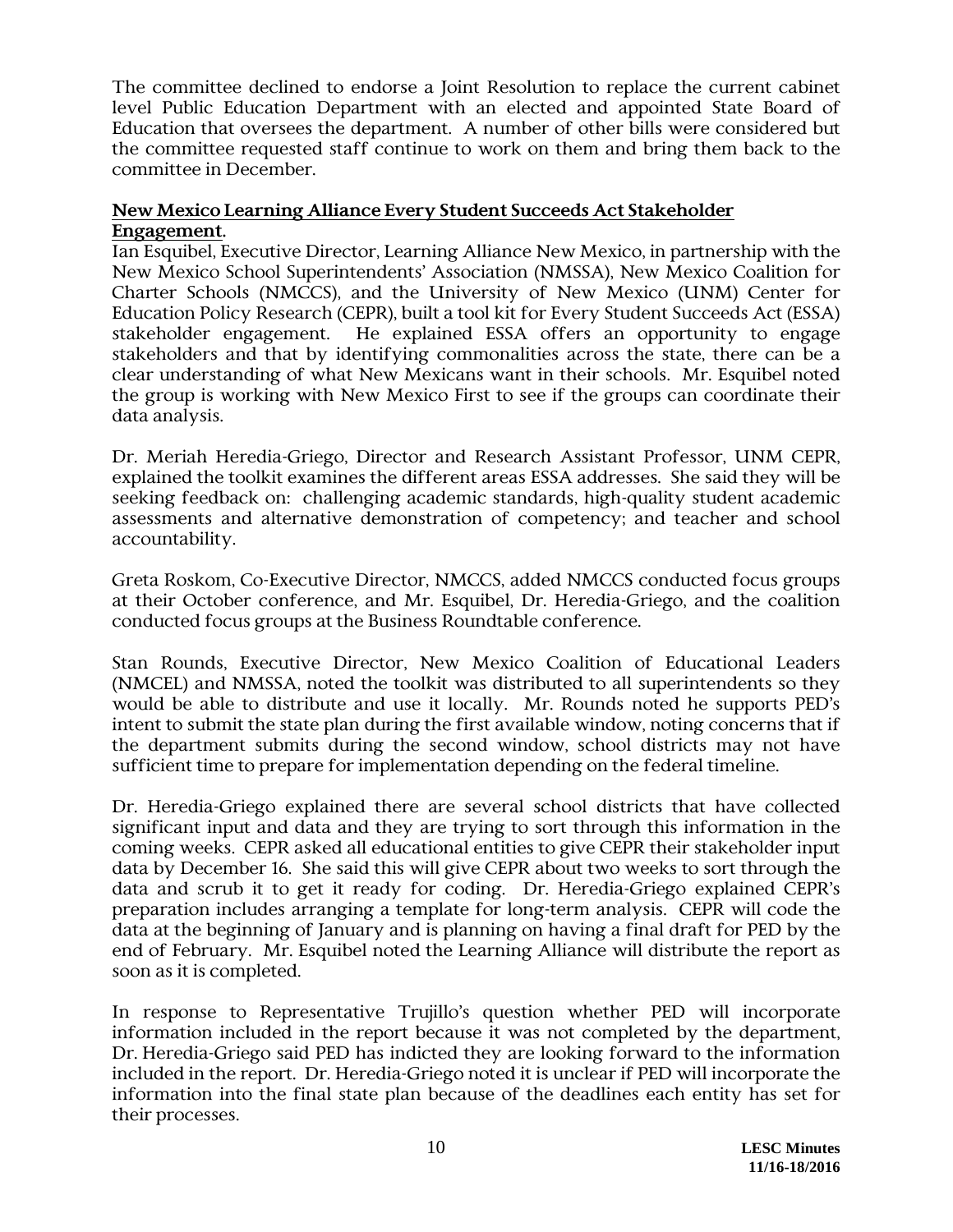Representative Salazar asked about engagement of the state's colleges of education and panel members noted they have not engaged the colleges specifically. Mr. Rounds noted he would follow up with the deans and directors at the colleges of education to ensure they are aware of the stakeholder toolkit.

The Chair observed the stakeholder engagement process the Learning Alliance conducted will likely capture input from some stakeholders that were not informed of PED's stakeholder engagement opportunities. He noted this will likely lead to a richer compilation and perspectives before the final state plan is submitted.

In response to Senator Stewart's concern about all the work done with stakeholder engagement and fears of it not being reflected in the state plan, the Chair explained every agency with rulemaking authority, including PED, is required to listen but not required to act upon the information they hear. Senator Stewart suggested the joint House and Senate education committees meet in the first few weeks of the session and hear the results from the Learning Alliance, New Mexico First, PED, and any other groups.

## **Superintendent and Community Input**.

Meredith Machen, President, League of Women Voters of New Mexico, distributed the league's charter school policy platform. She noted support of the committee's consideration of placing an upper age limit of public school students in statute, though suggested the committee may want to consider grandfathering in charter schools that have older students as part of their mission. Ms. Machen also noted issues with charter school capital outlay funding.

There being no further business, the Chair recessed the LESC meeting at 4:52 p.m.

### **Friday, November 18**

The following voting and advisory members were present:

**Voting:** Representatives Dennis J. Roch, Chair, Tomás E. Salazar, Sheryl M. Williams Stapleton, Christine Trujillo, and Monica Youngblood; and Senators Craig W. Brandt and Gay G. Kernan; and

**Advisory:** Representative Alonzo Baldonado; and Senators Lee S. Cotter, Michael Padilla, John Pinto, William P. Soules, and Mimi Stewart.

The following voting and advisory members were not present:

**Voting:** Representative James E. Smith; and Senators John M. Sapien, Vice Chair, and Howie C. Morales; and

**Advisory:** Representatives Jim Dines, Nora Espinoza, David M. Gallegos, Stephanie Garcia Richard, Jimmie C. Hall, D. Wonda Johnson, Timothy D. Lewis, G. Andrés Romero, Patricia Roybal Caballero, and James G. Townsend; and Senators Jacob R. Candelaria, Carlos R. Cisneros, Daniel A. Ivey-Soto, Linda M. Lopez, and Pat Woods.

Senator Nancy Rodriguez was also in attendance.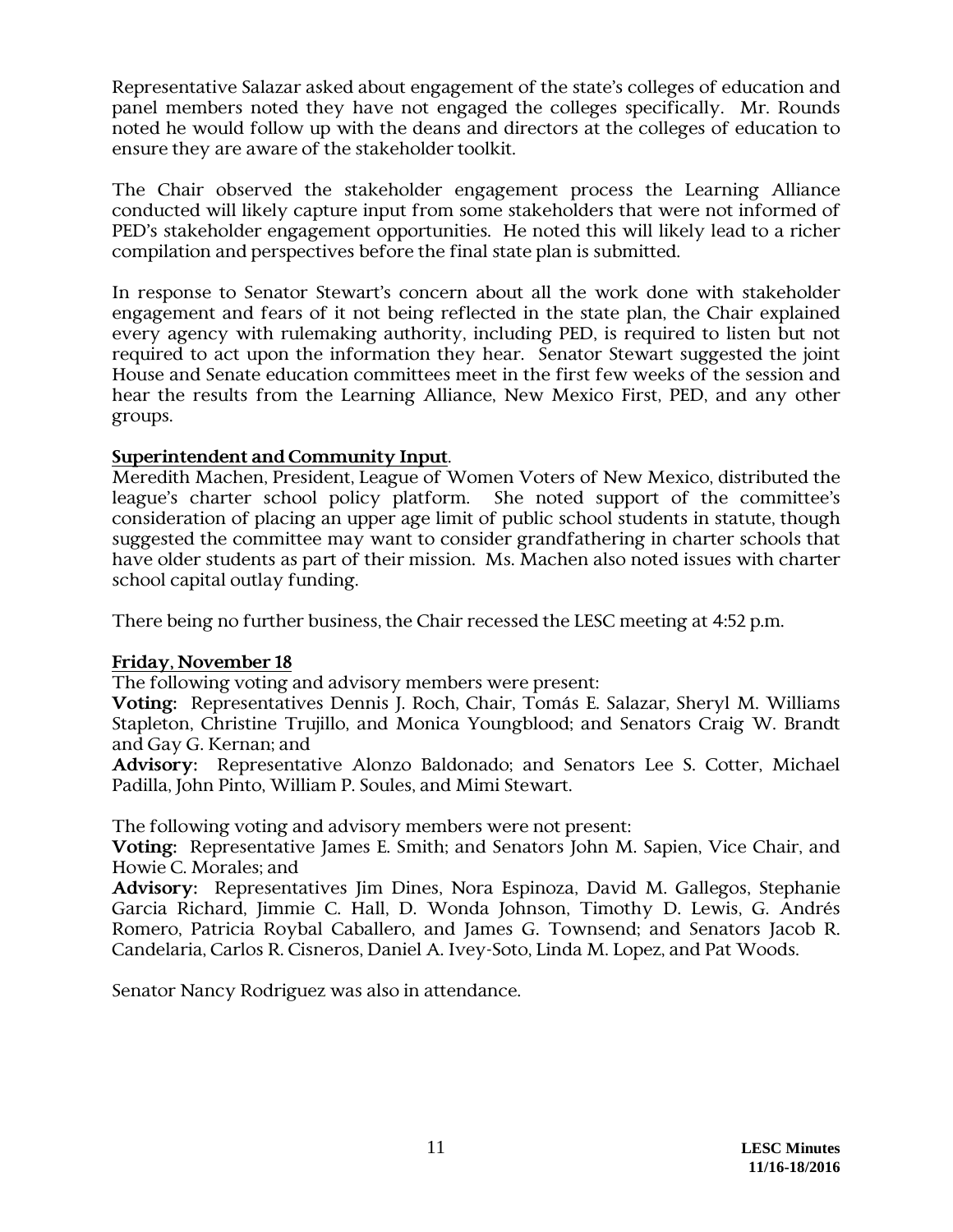#### **Director's Report Informational Items** a. Administrative Rulemaking

Kevin Force, LESC staff, noted the final adoption of the Children, Youth and Families Department (CYFD) rules adopted to remain in compliance with the requirements of the federal Child Care and Development Block Grant that were reviewed in detail at a previous LESC meeting. The rules were adopted without change on September 30.

Mr. Force reviewed the Public Education Department's (PED) proposed amendments to the instructional materials and technology rule, 6.75.2 NMAC. The proposed amendments remove all references to nonpublic schools, including Bureau of Indian Education (BIE) schools. Additionally, the rule changes the deadline by which schools and districts must submit requisitions for materials to PED from March 31 to April 15. The rulemaking also proposes a number of new definitions consistent with statute, although the proposed definition for "electronic media" excludes computers, laptops, hand-held, and other devices, which is not language currently in the statute. Mr. Force noted that the proposed rule relates to issues raised in the case of *Moses v. Skandera*, wherein the New Mexico Supreme Court found that the state's provision of free textbooks to private school students violated the New Mexico constitution, Article XII, Section 3, prohibiting educational funds from being allocated to any sectarian, denominational, or private school.

Marit Rogne, LESC staff, reported the Dual Credit Council, an advisory committee consisting of PED and Higher Education Department (HED) staff, is currently working to develop updated draft dual credit regulations and a procedures manual. Although work is ongoing, changes are substantial and relate to student eligibility, course standards and quality, teacher credentials, ongoing support of high school teachers and students, including professional development opportunities for high school teachers and academic advising for high school students, and course offerings. Ms. Rogne noted the rules appear to limit access to low-performing students.

The Chair noted there has been significant focus on these changes in the education community. Senator Kernan recalled a visit to the early college high school in Carlsbad and observed that the enrolled students were not typical 3.0 GPA students. Senator Kernan expressed concern about establishing high student eligibility requirements and ruining a program that is actually working.

The Chair expressed concern about limiting the number of courses a high school student can take to no more than 6 credit hours a semester. He noted some students in his school district take courses that are four credit hours and the six credit hour limitation would mean those students could only take one class per semester.

Senator Soules asked why the rule changes are being considered and what data has been analyzed to indicate the changes are needed. The Chair noted some small colleges are opposed to the changes, but it may be appealing to some of the larger colleges because it may generate more tuition revenue, as students will be limited in the number of tuition free courses they can take in high school, requiring them to take more classes when they enroll in college after graduation.

Senator Soules asked how you demonstrate a high level of motivation and an adequate amount of time, as required in the draft regulation. In reply, the Chair noted there are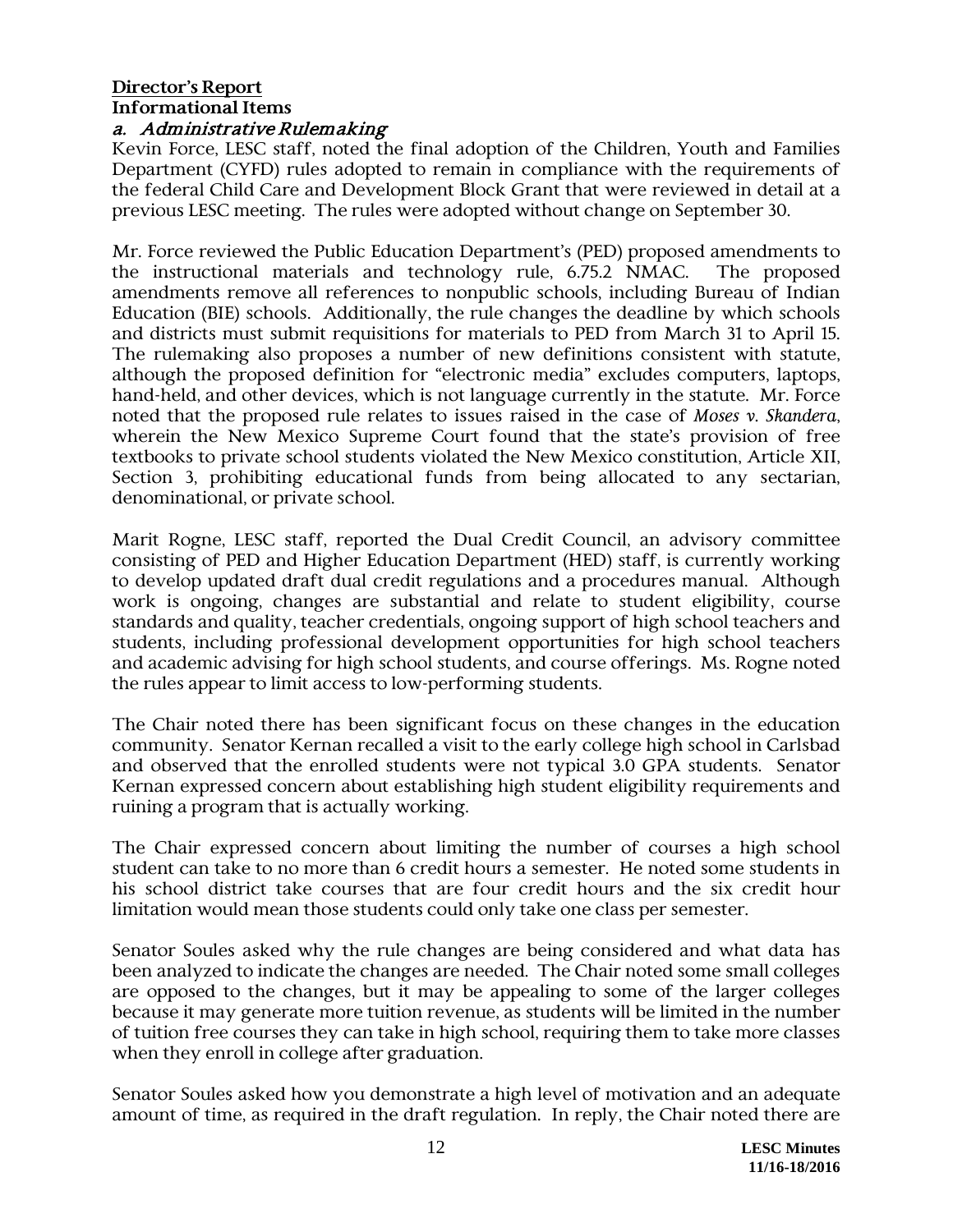gifted and talented students who have no motivation until they get into a rigorous course because they are challenged for the first time.

Representative Trujillo also voiced strong concerns. She mentioned dual credit keeps students in school because there is an alignment in the dual credit classes with math and technical vocational classes and dual credit courses often inspire students to move their ideas forward. The representative would like to know the impetus for creating the rule change and who is opposed to it.

Senator Stewart asked about inviting members from the Dual Credit Council to address LESC. She noted there are problems inherent with how this has proceeded; we started off with around 9,000 students and now there are over 20 thousand students. That has got to put stresses on the system so if we heard from them that would be better, then we could publicly state our concerns and have a dialogue. The Chair asked Ms. Gudgel to invite PED and HED to address the committee in December.

# b. LESC November Newsletter

# c. General Fund Revenue Update

Rachel S. Gudgel, Director, LESC, noted general fund revenues continue to be volatile and reviewed the Legislative Finance Committee's most current general fund revenue update with the committee. Ms. Gudgel said, in December, LESC will get updated information and a clearer picture of FY17 and FY18 revenue projections. Senator Stewart requested a review of special session action at the December meeting.

## **Senate Bill 153 Report: Military Training and Experience for College Credit**.

Dr. Harrison Rommel, Financial Aid Director, Higher Education Department (HED), said the Military and Veterans' Affairs Committee heard concerns from students about their military service not being counted or being counted in inconsistent ways for college credit. These students were receiving elective credits that were not articulating toward a degree and jeopardizing financial aid. HED indicated SB153 aligns well with HED initiatives related to articulation and credit transfer.

SB153 charged HED with ensuring the consistent statewide articulation and transfer of military service for college credit. Dr. Rommel indicated HED wants military service credits to apply toward a degree though the department has not seen that happen in the past. After a veteran completes their military service, they receive a joint service transcript (JST) that HED is using to develop articulation transfer pathways. A JST does not look like a college transcript. However, the American Council of Education made recommendations for entries in the JST to be converted to college credit.

Dr. Rommel also discussed broader articulation transfer reforms in the state. New Mexico has 32 governing boards and institutions including the tribal and special schools. Creation of a common course numbering system for courses offered by all institutions is a significant part of HED's reforms; currently each institution has its own course numbering system.

HED is also developing meta-majors, broader categories of majors a student can choose as they matriculate that puts them on a broad pathway before narrowing to a specific degree. Students can divert within their meta-major and not lose momentum because many of the credits will count toward another degree pathway within that meta-major.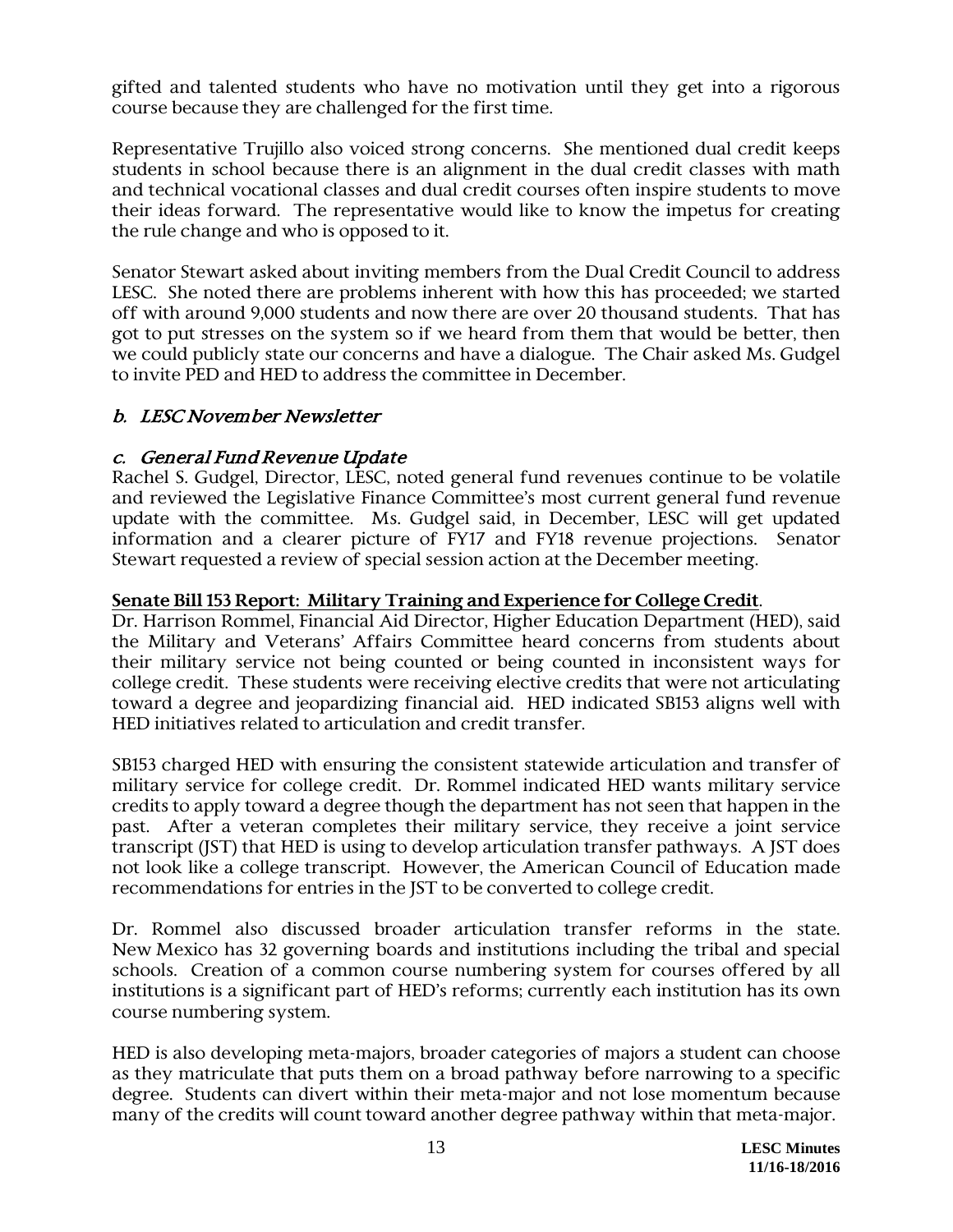The last of HED's reforms connected to SB153 is core general education courses. Currently, there are 32 credits that every student must take in five areas and HED is moving toward aligned learning objectives. Dr. Rommel emphasized HED is not seeking to standardize curricula or impact academic freedom with these initiatives. HED developed faculty committees that are reviewing and aligning learning objectives so courses will truly be equivalent across postsecondary institutions. He indicated chief academic officers and provosts are supportive of the efforts. Under the leadership of Provost Howard from New Mexico State University, postsecondary institution faculty and HED staff are making sure the general education requirements have well-rounded skills students need to ensure that they succeed.

HED is also collaborating with the Institute of Design and Innovation at the University of New Mexico (UNM) on degree mapping to map out every single degree in the State of New Mexico and devise pathways where a student who starts at one postsecondary institution can end up on another pathway at another postsecondary institution with minimal coursework duplication.

HED is on schedule for the August 1, 2017 statutory deadline for a common course numbering system and plans on convening a task force in the spring with the registrars, HED staff, and possibly some other faculty and career technical experts to start mapping JSTs into the common course numbering system. HED should have made significant progress by next fall.

Senator Rodriguez stated a large number of veterans return to the United States with post-traumatic stress disorder (PTSD) and other ailments and asked whether special help and support exists for veterans to ensure they succeed in postsecondary education. Dr. Rommel said every postsecondary institution has a veterans' center to provide wraparound services to veterans. The Department of Veterans' Affairs (DVA) also works with those entities to ensure services are available; DVA also conducts outreach to incoming veterans. Every postsecondary institution allows accommodations for documented disabilities, including extra tutoring, allowing additional time to take exams, and other supports. Senator Brandt noted only 3 percent of veterans have PTSD and cautioned the committee to be cautious about labeling all veterans as having PTSD.

Senator Brandt recalled a presentation at the Military and Veterans' Affairs Committee meeting about a veteran who had too many credits, many of which were credits for military service, and lost his G.I. Bill and Pell Grant. Dr. Rommel indicated a recipient will lose funding at 180 earned credit hours, or 150 percent of the required credit hours to graduate. Senator Brandt expressed this story is what motivated him to sponsor SB153; he also noted NMSU was working with that veteran to remove some of the excess credits from his transcript so he would continue to be eligible for the G.I. Bill and Pell Grant and could continue his education. Representative Roch said he submitted an article about the bill to the Council of State Governments and they are using it as model legislation around the country.

### **Senate Joint Memorial (SJM) 2 Physical Education Task Force Report**.

Senator Mimi Stewart reported on the work completed over the interim related to requiring elementary student to engage in 150 minutes of physical education each week pursuant to SJM 2 (2016). Noting that the task force members were aware of the state's difficult current revenue situation, the senator stated the task force is not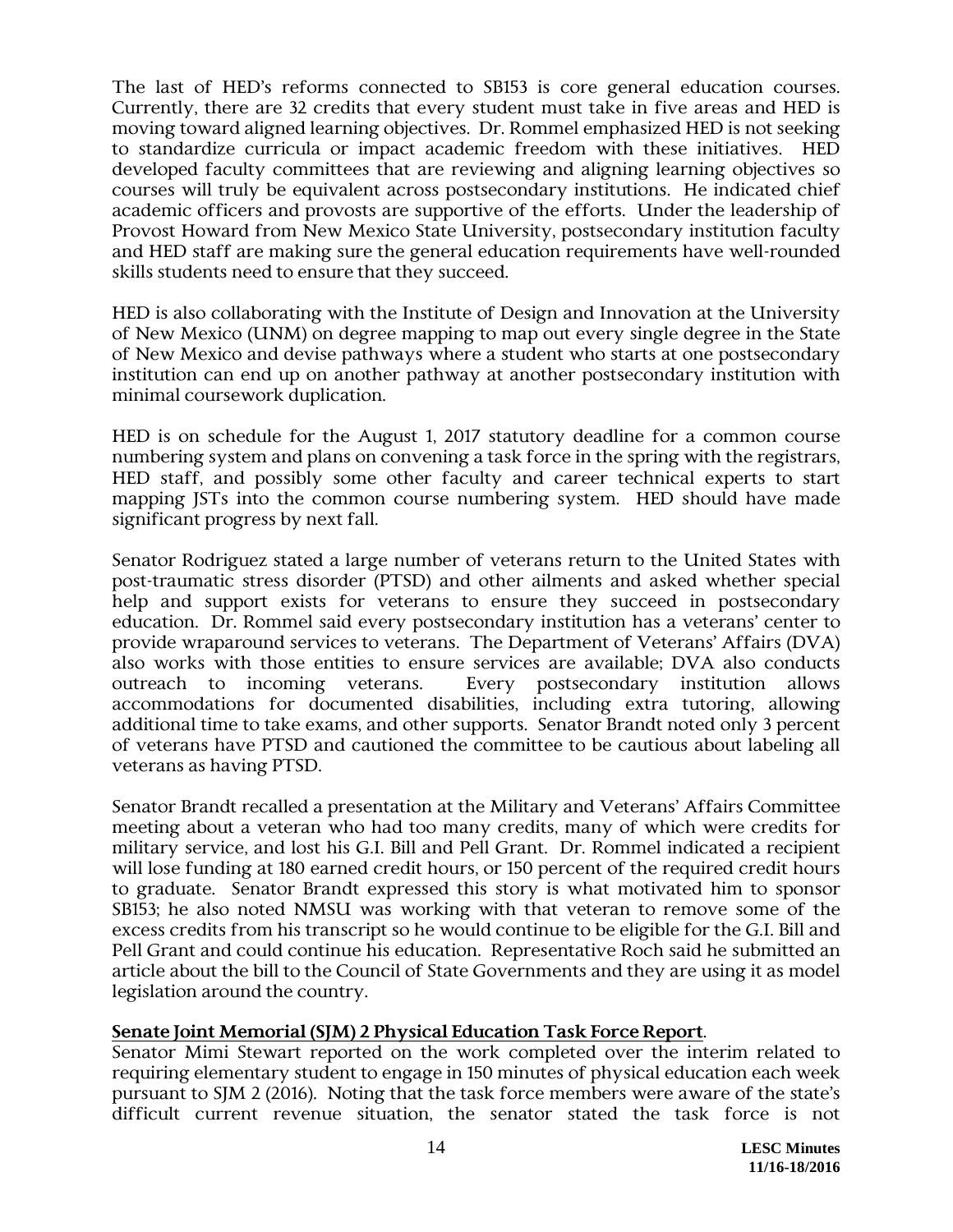recommending expanded elementary PE funding at this time. But she reminded the committee that the Legislature began funding elementary physical education in the 2006-2007 school year, beginning with schools in the greatest need, and was only able to partially fund the program because of the Great Recession.

Susan Scott, MD, JD, Emeritus Professor of Pediatrics, University of New Mexico (UNM) School of Medicine, testified to the increasing incidence of Type 2 diabetes among children and youth in the state. Currently, about 10 percent of the U.S. population has diabetes, with most patients having Type 2 diabetes. Type 2 diabetes among children is becoming so widespread it is overwhelming the capacity of endocrinologists. The only effective way to prevent the spread of the disease is help control childhood weight; at current rates, one out of every three people in the United States will have diabetes by 2050.

She indicated, while it may seem counterintuitive, children do not necessarily know how to move spontaneously without instruction, at least partly due to generally decreased playtime and outdoor activity, which in turn affects brain development. Brains develop better in children who exercise. Overweight children, on the other hand, have a smaller hippocampus, the area of the brain that stores memory. Exercise actually increases the size of the hippocampus. The rates of childhood obesity are also troubling because the mental and physical effects will follow New Mexico students into adulthood, and affect both their school and career performance, which can, in turn, directly affect the economic health of the state.

Ms. Anne Paulls-Neal, Executive Director, Society for Health and Physical Educators, SHAPE New Mexico, noted that as little as a two- to three-minute activity break can increase a kid's attention for the next 20 minutes. She noted only one in three children are actually active for the 60 minutes per day that they need; only six states require PE in every grade and only 20 percent of school districts have daily recess.

It is in PE classes that students are taught the skills to be physically active for a lifetime, understanding the importance of health and physical activity, and how to be a part of individual, partner, group and team activities. By definition, PE develops the physically illiterate individual through a deliberate practice of well-designed learning tasks that allow for skill acquisition in an instructional climate focused on mastery.

Quality PE is not a specific curriculum or program; rather it is an instructional philosophy that emphasizes a variety of motor and physical skills needed for a lifetime of physical activity, the knowledge to make activity an everyday part of life, and building students' confidence in their physical abilities. The best guide for a quality PE program is standards and grade-level outcomes which reflect a move toward increasing physical literacy and helping students to move with competence and confidence in a wide variety of physical activities and multiple environments. It is the job of physical educators to provide a standards-based approach to teaching basic skills and foster a love of moving in all students, which is why updated PE standards that align with national standards and grade-level outcomes are necessary.

Bette Castoria, Brain Education Trainer, Power Brain Education, said PE is necessary for our children to develop motor skills, improve their physical health, efficacy, and emotional intelligence. Moving with mindfulness helps students connect their body to their brain. Connecting the brain's hemispheres optimizes learning and efficiency.